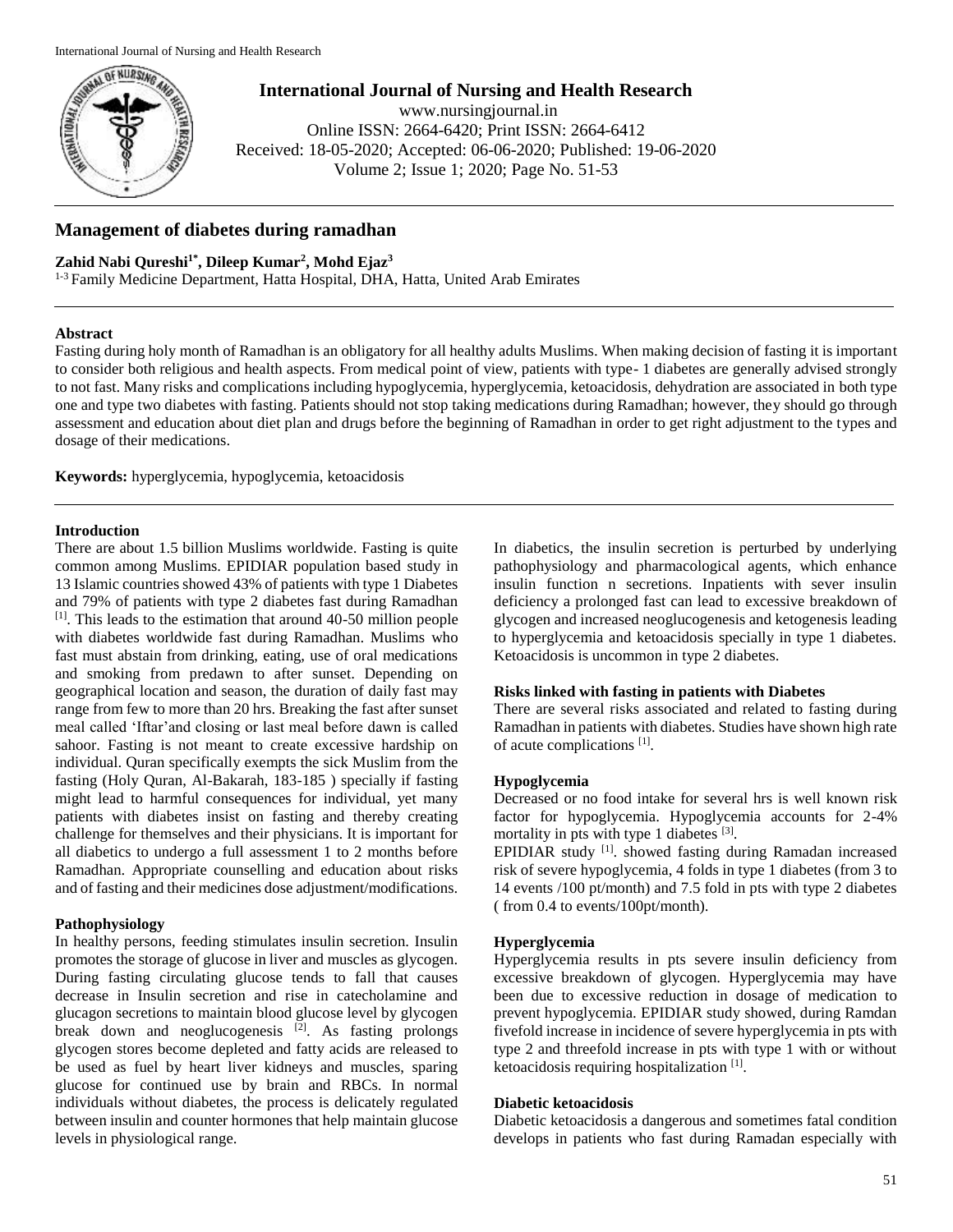type 1 diabetes are at increased risk for this. In this condition, there is accumulation of ketone bodies in blood. This is because of reduced insulin intake during fasting and gross hyperglycemia from excessive glycogen breakdown.

#### **Dehydration and Thrombosis**

During fasting there is decreased fluid intake which if prolonged may cause dehydration. This is compounded in hot and humid climates particularly in individuals who perform hard physical labor. Hyperglycemia is one other cause leading osmotic diuresis and contributes to volume and electrolyte depletion and dehydration. The hypovolemia, results in hypotension specially orthostatic type particularly in patients with preexisting autonomic neuropathy which could cause falls, injuries and fractures etc. patients with diabetes exhibit a hypercoagulable state [4]. Hypovolemia and dehydration state increases the blood viscosity and enhances the risk of thrombosis.

#### **Breaking the Fast**

Fasting during Ramadan has religious regions. However, Diabetics should understand that in some situations they must end fast in order to avoid serious complications.

All patients understand and must always immediately end their fast if

- Blood sugar level drops to below 60mg/dl[3.3mmol/l], treat low sugar
- Blood sugar level exceeds 300mg/dl [16.7mmol/l]
- Blood sugar level reaches 70mg/dl at within few hrs, of start of fast especially in one is on Insulin and SU drugs. Treat hypo immediately.
- You start feeling unwell, disoriented, confused or faint break the fast, check sugar immediately and have drink of water n other fluid, juices.

#### **Medical assessment, Risk stratification before Ramadan and Patient Education and individualization**

It is important for all diabetic patients to undergo full assessment 1-2 months before Ramadan. It is worth emphasizing that fasting for patients with diabetes represents an important decision that should be made in light of guidelines for religious exemptions and after careful consideration of associated risks following full discussion and assessment of the treating physician.

- Appropriate blood tests should be ordered and evaluated.
- Make sure BP, lipids and blood sugar are well controlled.
- Necessary changes in diet and or medication regimen should be made.
- Even patients who wish not to fast also required undergoing this assessment because they still have risk of getting some complications because of eating and other habits and traditions during month of Ramadan.
- It is essential that patient and family receive the necessary education and counseling about self-care including s/s of hyper and hypoglycemia, blood glucose monitoring, meal planning and medication management of acute complication and use of glucose gel, glucose tabs or glucagon injection by family members.
- Normal levels of physical activity may be maintained. Moderate to heavy exercise may be a higher risk to hypoglycemia and should be avoided specially few hrs

before sunset meal (Iftar).

#### **Ramadan Nutrition plan (RNP)**

The diet during Ramadan should not differ significantly from a balanced healthy diet. 50-60% of individuals who fast maintain their weight, while 20-25% either gain or lose weight during fasting month [1].

Based on goal of achieving optimal medical nutrition therapy during Ramadan an ideal RNP should include

Consumption of adequate daily calories and divide them between sahoor and iftar and 1 or 2 snacks.

Avoid Ingesting large amount of food rich in carbohydrates and fat especially at sun set meal (iftar)

Complex carbohydrates may be advisable at predawn meal (sahoor) because of delay in digestion and absorption.

Follow the Ramadan plate as

One cup vegetable 4 oz. of lean protein

1.5 cup whole grain rice 1/3 rd. cup beans/lentils/peas

Two Spoons of oil 1-2 dates and one glass of low fat milk Maintain adequate hydration by drinking sufficient water and non-sweetened beverages between meals

Minimize caffeinated drink intake as it can result in fluid loss.

### **Management of Patients with Type-1 diabetes [5] .**

Patients with type 1 DM in young adults and adolescents and brittle or poorly controlled are at high risk of developing severe complications and strongly advised to not fast. As long as glucose levels in adults with T1DM are stable can fast under strict supervision.

Glycemic control near normal requires use of multiple daily Insulin injection 3 or more OR subcutaneous continuous infusion through Insulin pump.

# **1. Insulin Pump therapy**

Basal rate insulin- A reduction of 20-40% in last 3-4 hrs of fasting, similarly an increase in dose by 0-30% after iftar early hrs.

- 1. Multiple dose Insulin therapy
- **Long/** Intermediate acting Insulin- A dose reduction of 20-40% is recommended for dose at Iftar
- Short acting Insulin- Normal dose taken at Iftar and dose reduction of 25-50% recommended at sahoor.

### **Management of Patients Type-2 Diabetes [5] .**

- 1. Diet controlled patients. In patients T2DM well controlled with diet alone, risks associated with fasting are low. There is still potential risk of postprandial hyperglycemia after Iftar and sahoor meal if they over indulge in eating. Modify the exercise program in intensity and timings.
- 2. Patients treated with oral hypoglycemic agents. These agents by large act by either increasing insulin sensitivity or increasing insulin secretion.

Metformin- Patients on this agent can safely fast, as possibility of hypoglycemia is minimal.

Dose adjustment. For single daily dose if adjustment required then take it at Iftar.

For twice-daily dose, take it at sahoor and iftar.

Prolonged release Metformin, if modification required then need to be taken at Iftar.